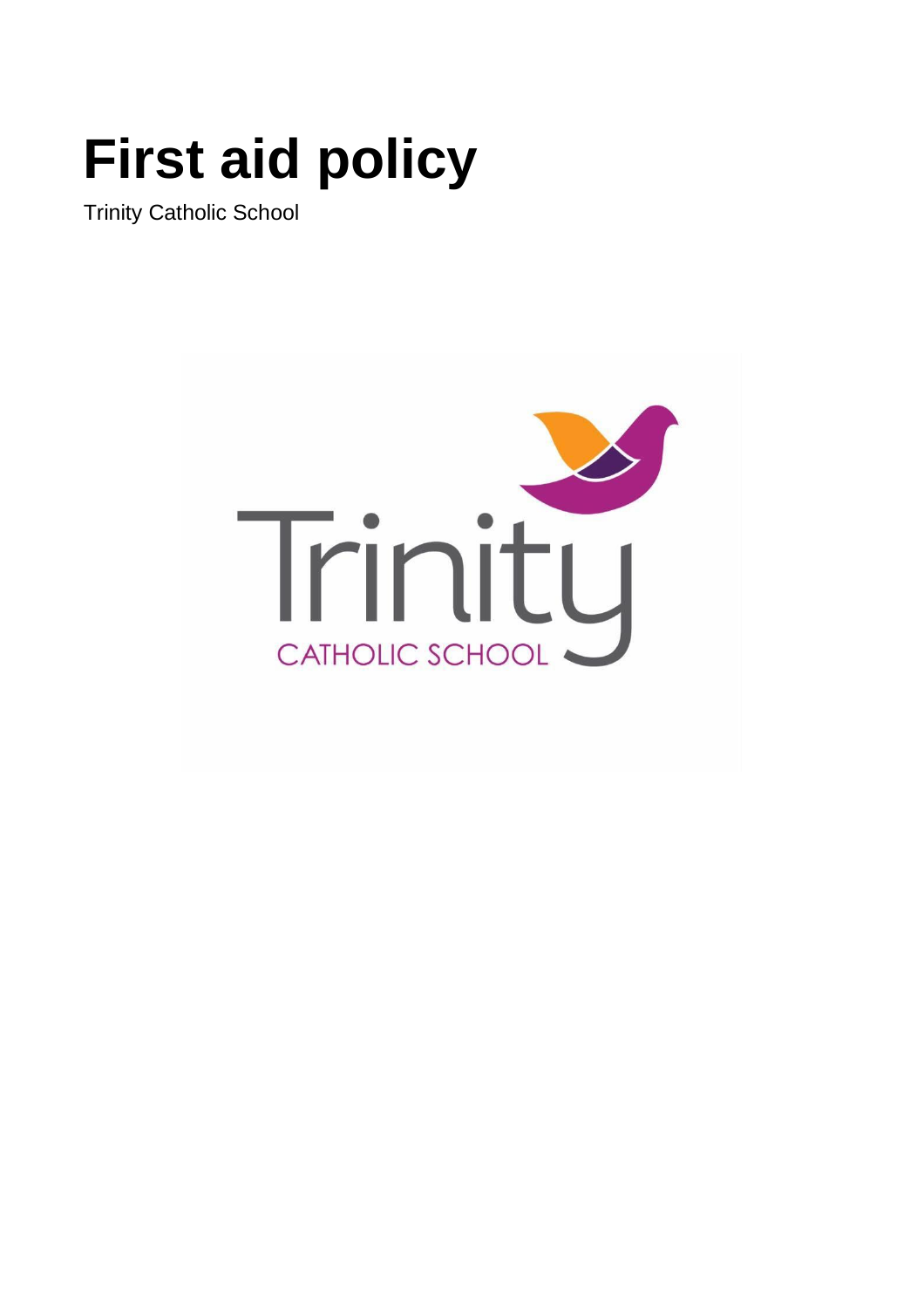| Approved by:        | Governor's Pupil<br><b>Welfare Committee</b> | <b>Date: November 2021</b> |
|---------------------|----------------------------------------------|----------------------------|
| Last reviewed on:   |                                              |                            |
| Next review due by: |                                              |                            |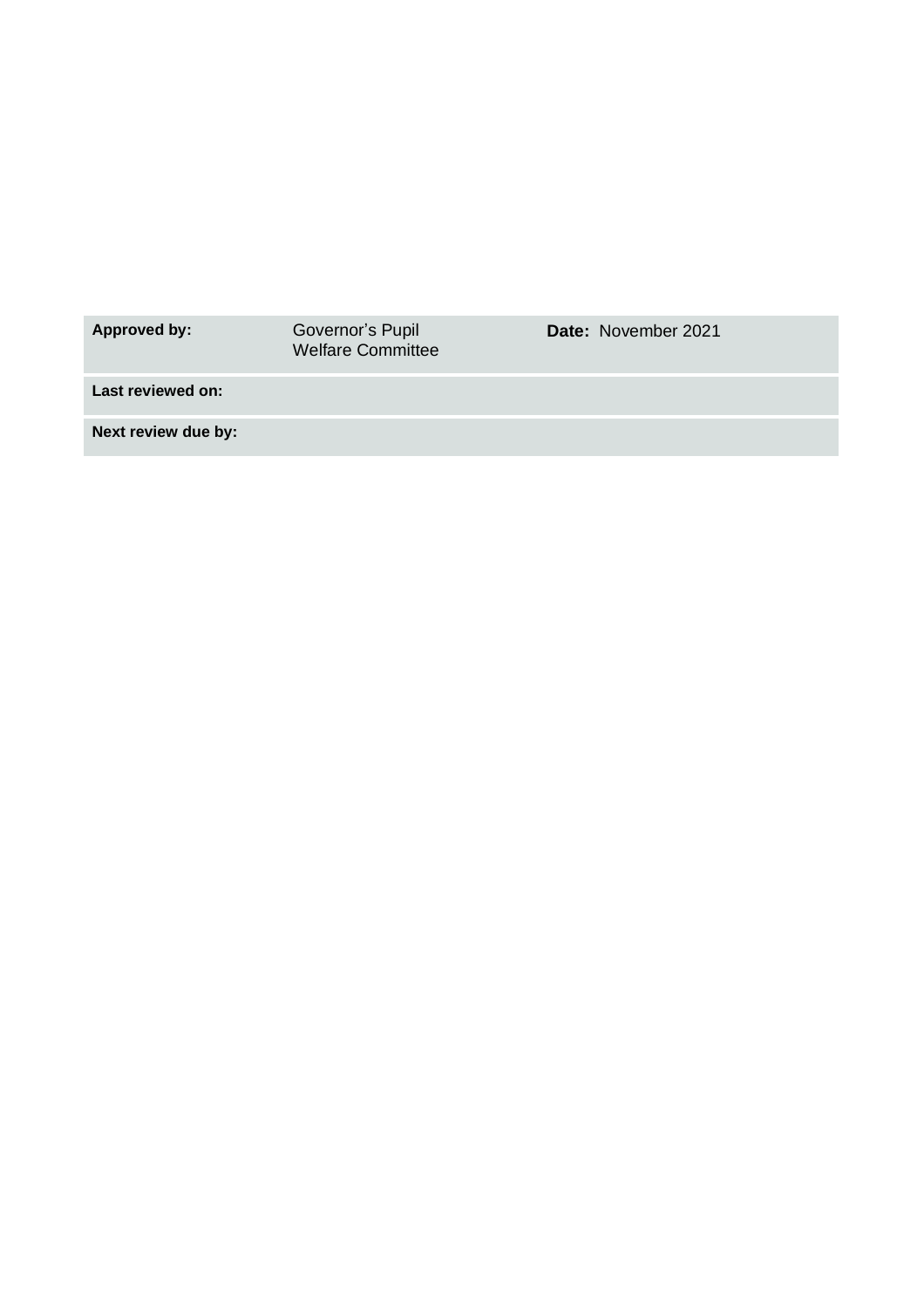# **Contents**

## <span id="page-2-0"></span>**1. Aims**

The aims of our first aid policy are to:

- Ensure the health and safety of all staff, pupils and visitors
- Ensure that staff and governors are aware of their responsibilities with regards to health and safety
- Provide a framework for responding to an incident and recording and reporting the outcomes

# <span id="page-2-1"></span>**2. Legislation and guidance**

This policy is based on advice from the Department for Education on [first aid in schools,](https://www.gov.uk/government/publications/first-aid-in-schools) health and safety in [schools](https://www.gov.uk/government/publications/health-and-safety-advice-for-schools) and [actions for schools during the coronavirus outbreak,](https://www.gov.uk/government/publications/actions-for-schools-during-the-coronavirus-outbreak) and the following legislation:

- [The Health and Safety \(First](http://www.legislation.gov.uk/uksi/1981/917/regulation/3/made) Aid) Regulations 1981, which state that employers must provide adequate and appropriate equipment and facilities to enable first aid to be administered to employees, and qualified first aid personnel
- [The Management of Health and Safety at Work Regulations 1992,](http://www.legislation.gov.uk/uksi/1992/2051/regulation/3/made) which require employers to make an assessment of the risks to the health and safety of their employees
- [The Management of Health and Safety at Work Regulations 1999,](http://www.legislation.gov.uk/uksi/1999/3242/contents/made) which require employers to carry out risk assessments, make arrangements to implement necessary measures, and arrange for appropriate information and training
- > [The Reporting of Injuries, Diseases and Dangerous Occurrences Regulations](http://www.legislation.gov.uk/uksi/2013/1471/schedule/1/paragraph/1/made) (RIDDOR) 2013, which state that some accidents must be reported to the Health and Safety Executive (HSE), and set out the timeframe for this and how long records of such accidents must be kept
- [Social Security \(Claims and Payments\) Regulations 1979,](http://www.legislation.gov.uk/uksi/1979/628) which set out rules on the retention of accident records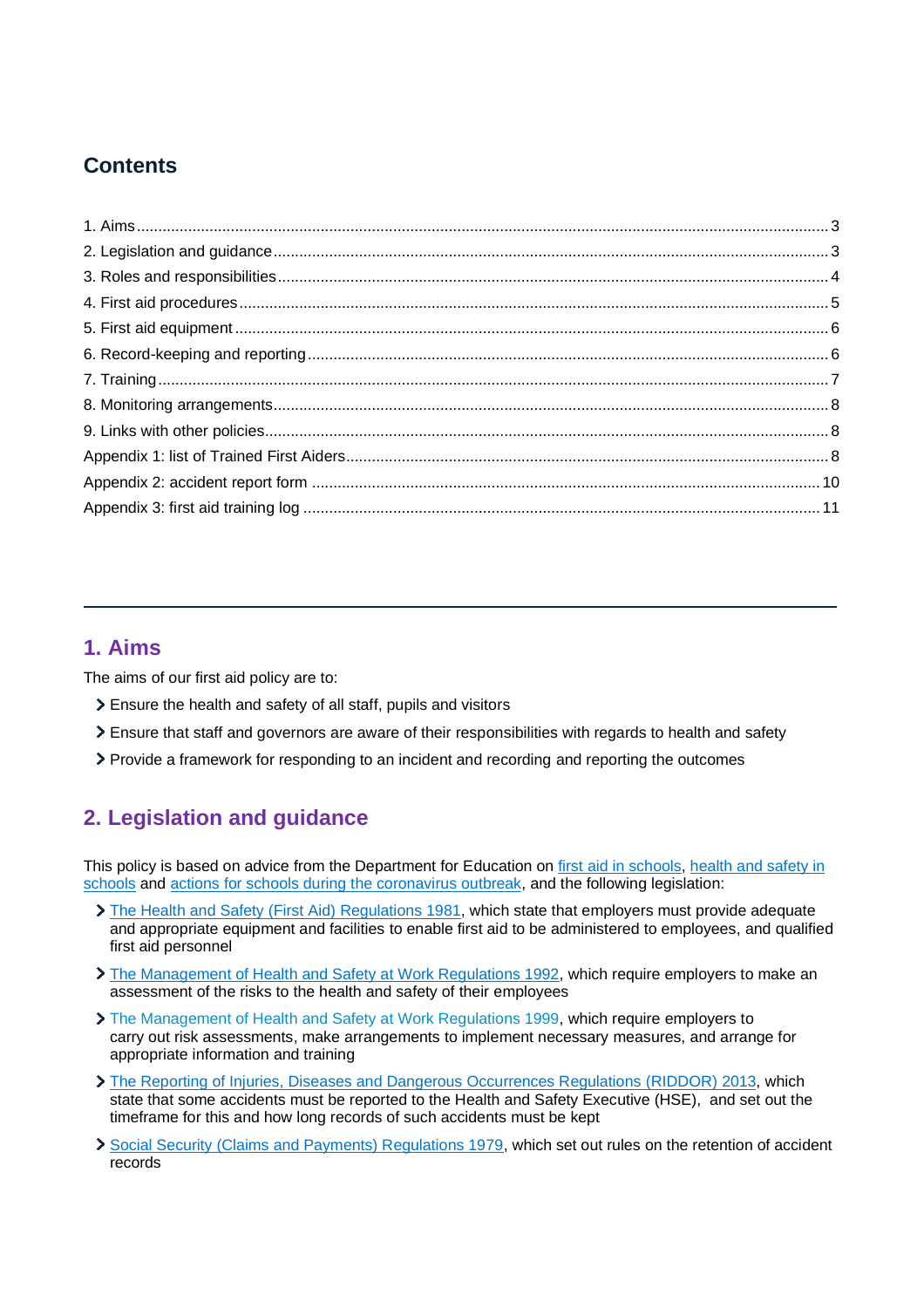[The Education \(Independent School Standards\) Regulations 2014,](http://www.legislation.gov.uk/uksi/2014/3283/schedule/made) which require that suitable space is provided to cater for the medical and therapy needs of pupils

*:* This policy complies with our funding agreement and articles of association.

## <span id="page-3-0"></span>**3. Roles and responsibilities**

## **3.1 Appointed person(s) and first aiders**

The school's appointed people and First Aiders are;

Mr M Alton – Appointed Person S Perkins K Stacey J Bingham D Jones L Haven M La Spisa R Murphy E Rayment

They are responsible for:

- > Taking charge when someone is injured or becomes ill
- Ensuring there is an adequate supply of medical materials in first aid kits, and replenishing the contents of these kits
- Ensuring that an ambulance or other professional medical help is summoned when appropriate

First aiders are trained and qualified to carry out the role (see section 7) and are responsible for:

- Acting as first responders to any incidents; they will assess the situation where there is an injured or ill person, and provide immediate and appropriate treatment
- Sending pupils home to recover, where necessary
- Filling in an accident report on the same day, or as soon as is reasonably practicable, after an incident (see the template in appendix 2)
- > Keeping their contact details up to date

Our school's appointed person and first aiders are listed above and in appendix 1. Their names will also be displayed prominently around the school.

#### **3.2 The governing board**

The governing board has ultimate responsibility for health and safety matters in the school, but delegates operational matters and day-to-day tasks to the headteacher and staff members.

#### **3.4 The headteacher**

The headteacher is responsible for the implementation of this policy, including:

Ensuring that an appropriate number of appointed persons and trained first aid personnel are present in the school at all times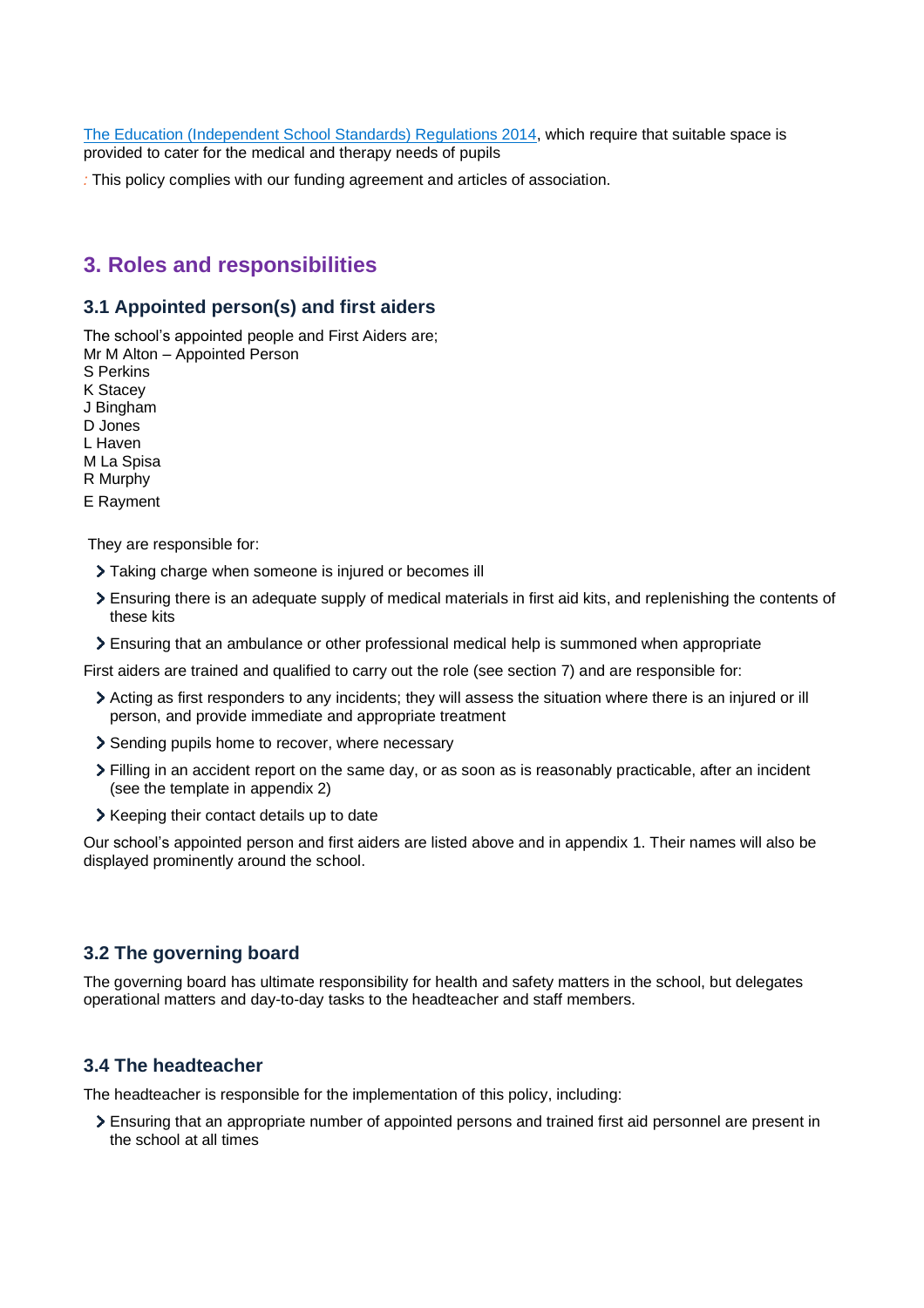- If applicable, add: Ensuring that first aiders have an appropriate qualification, keep training up to date and remain competent to perform their role
- Ensuring all staff are aware of first aid procedures
- Ensuring appropriate risk assessments are completed and appropriate measures are put in place
- Undertaking, or ensuring that managers undertake, risk assessments, as appropriate, and that appropriate measures are put in place
- Ensuring that adequate space is available for catering to the medical needs of pupils
- Reporting specified incidents to the HSE when necessary (see section 6)

#### **3.5 Staff**

School staff are responsible for:

- Ensuring they follow first aid procedures
- Ensuring they know who the first aiders in school are
- Completing accident reports (see appendix 2) for all incidents they attend to where a first aider is not called
- Informing the headteacher or their manager of any specific health conditions or first aid needs

## <span id="page-4-0"></span>**4. First aid procedures**

Mr Alton is our Appointed person – he is responsible for ensuring that there is a first aider available at all times on site and that the number of first aiders trained is at a level proportionate to the size of our community

#### **4.1 In-school procedures**

In the event of an accident resulting in injury:

- The closest member of staff present will assess the seriousness of the injury and seek the assistance of a qualified first aider, if appropriate, who will provide the required first aid treatment
- The first aider, if called, will assess the injury and decide if further assistance is needed from a colleague or the emergency services. They will remain on scene until help arrives
- The first aider will also decide whether the injured person should be moved or placed in a recovery position
- If the first aider judges that a pupil is too unwell to remain in school, parents will be contacted and asked to collect their child. Upon their arrival, the first aider will recommend next steps to the parents
- If emergency services are called, the HOY or where they are not available the Reception staff will contact parents immediately
- The first aider will complete an accident report form on the same day or as soon as is reasonably practical after an incident resulting in an injury

**During coronavirus**: first aiders will follow Health and Safety Executive (HSE) guidance for [first aid during](https://www.hse.gov.uk/coronavirus/first-aid-and-medicals/first-aid-certificate-coronavirus.htm) [coronavirus.](https://www.hse.gov.uk/coronavirus/first-aid-and-medicals/first-aid-certificate-coronavirus.htm) They will try to assist at a safe distance from the casualty as much as possible and minimise the time they share a breathing zone. Treating any casualty properly will be the first concern. Where it is necessary for first aid provision to be administered in close proximity, those administering it will pay particular attention to sanitation measures immediately afterwards including washing their hands.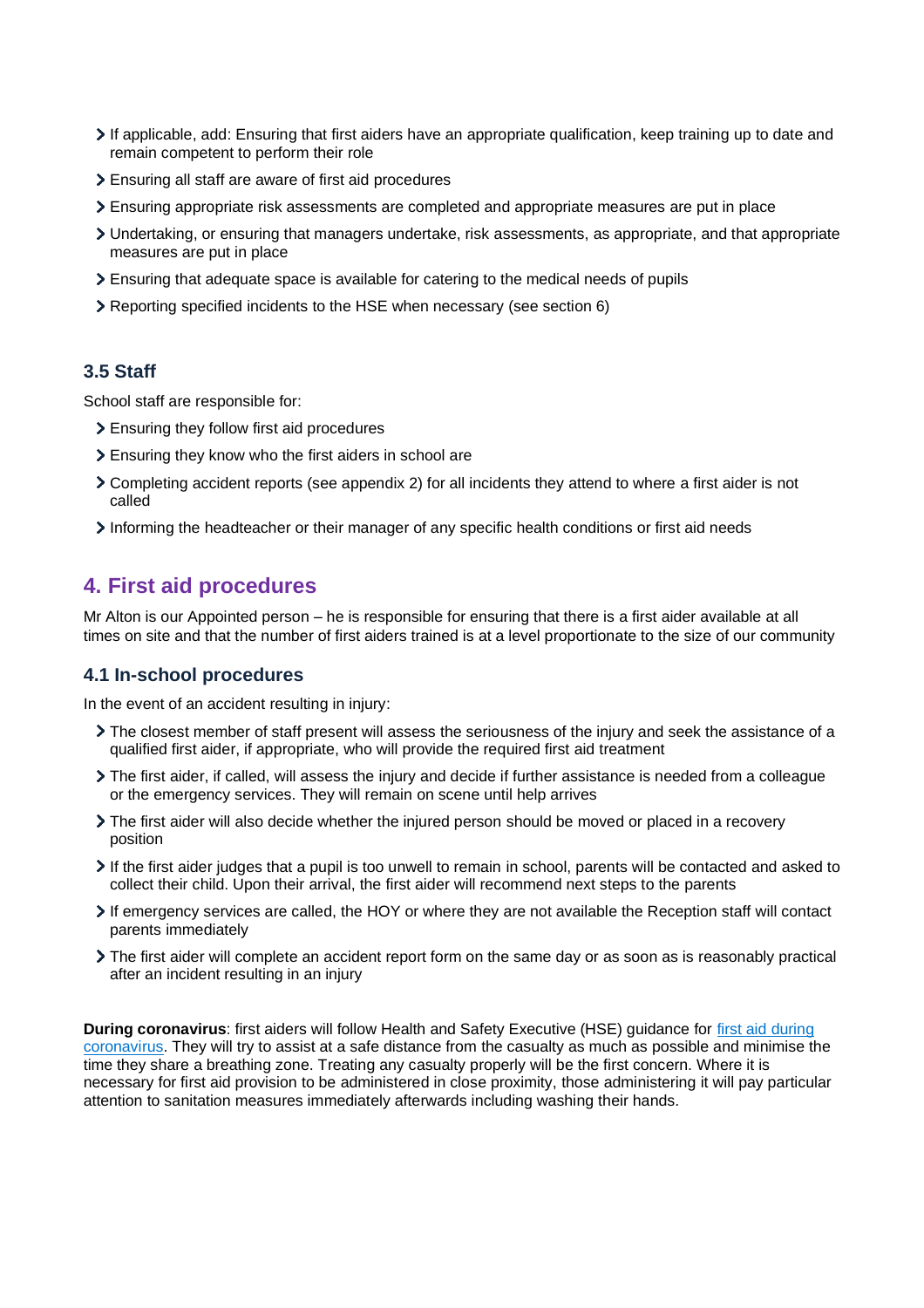## **4.2 Off-site proced**u**res**

When taking pupils off the school premises, staff will ensure they always have the following:

- > A school mobile phone
- > A portable first aid kit
- Information about the specific medical needs of pupils
- > Parents' contact details

Risk assessments will be completed by the EVC prior to any educational visit that necessitates taking pupils off school premises.

There will always be at least 1 first aider on school trips and visits.

**During coronavirus**: we will take account of any government advice in relation to educational visits during the coronavirus pandemic.

## <span id="page-5-0"></span>**5. First aid equipment**

A typical first aid kit in our school will include the following:

- A leaflet with general first aid advice
- > Regular and large bandages
- > Eye pad bandages
- > Triangular bandages
- > Adhesive tape
- > Safety pins
- > Disposable gloves
- > Antiseptic wipes
- Plasters of assorted sizes
- > Scissors
- > Cold compresses
- > Burns dressings

No medication is kept in first aid kits.

First aid kits are stored in:

The following are suggestions only. Adapt this section to reflect your school's first aid arrangements.

- > The medical room
- > Reception (at the desk)
- > The school hall
- > All science labs
- > All design and technology classrooms
- > The school kitchens
- > School vehicles

# <span id="page-5-1"></span>**6. Record-keeping and reporting**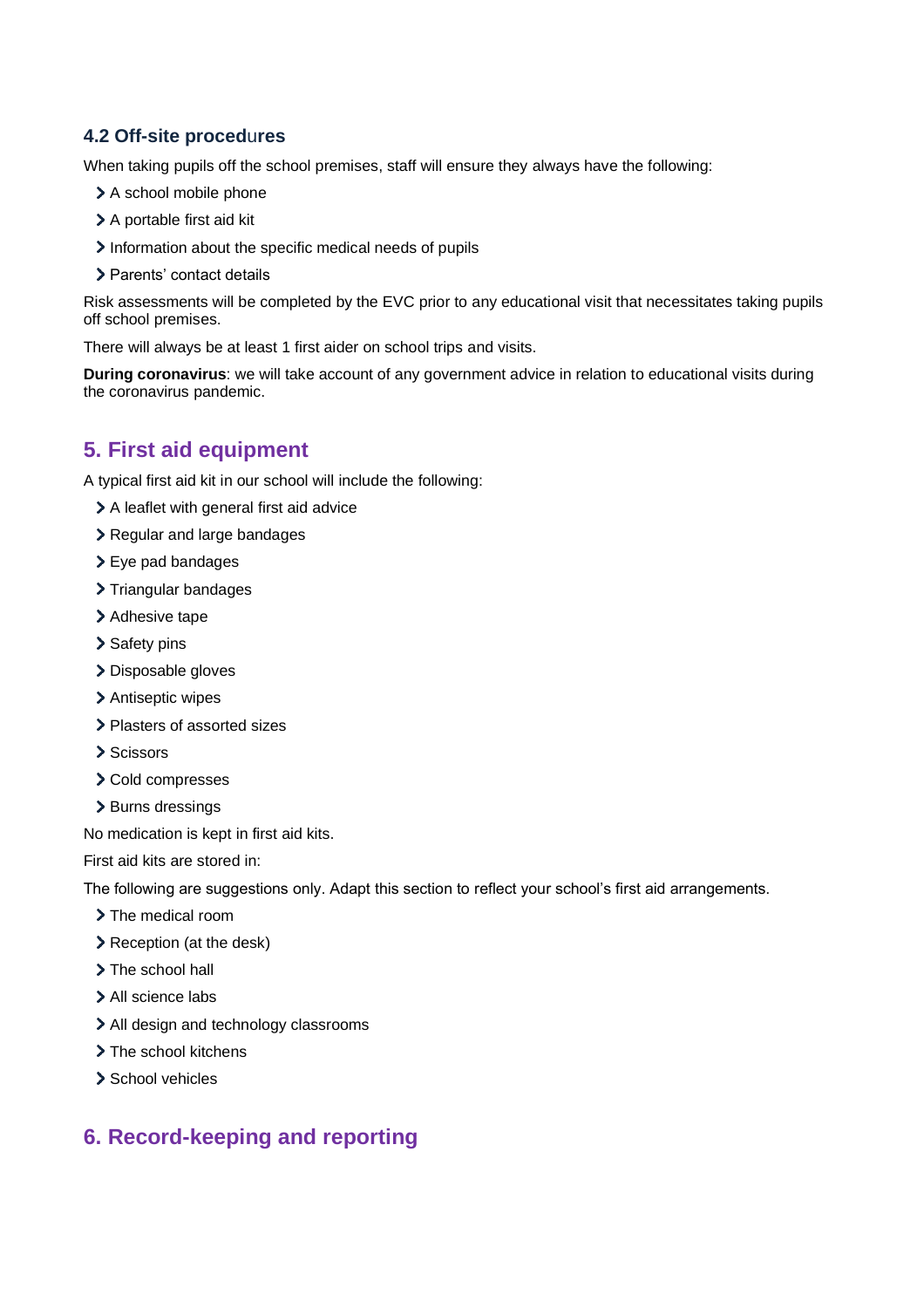#### **6.1 First aid and accident record book**

- An accident form will be completed by the first aider on the same day or as soon as possible after an incident resulting in an injury
- As much detail as possible should be supplied when reporting an accident, including all of the information included in the accident form at appendix 2
- A copy of the accident report form will also be added to the pupil's educational record by the HOY or Senior Assistant Principal
- Records held in the first aid and accident book will be retained by the school for a minimum of 3 years, in accordance with regulation 25 of the Social Security (Claims and Payments) Regulations 1979, and then securely disposed of 6.2 Reporting to the HSE

The Senior Assistant Principal will keep a record of any accident which results in a reportable injury, disease, or dangerous occurrence as defined in the RIDDOR 2013 legislation (regulations 4, 5, 6 and 7).

The Senior Assistant Principal will report these to the Health and Safety Executive as soon as is reasonably practicable and in any event within 10 days of the incident.

Reportable injuries, diseases or dangerous occurrences include:

> Death

- > Specified injuries, which are:
	- Fractures, other than to fingers, thumbs and toes
	- Amputations
	- Any injury likely to lead to permanent loss of sight or reduction in sight
	- Any crush injury to the head or torso causing damage to the brain or internal organs
	- Serious burns (including scalding)
	- Any scalding requiring hospital treatment
	- Any loss of consciousness caused by head injury or asphyxia
	- Any other injury arising from working in an enclosed space which leads to hypothermia or heatinduced illness, or requires resuscitation or admittance to hospital for more than 24 hours
- Injuries where an employee is away from work or unable to perform their normal work duties for more than 7 consecutive days (not including the day of the incident)
- Where an accident leads to someone being taken to hospital
- Near-miss events that do not result in an injury, but could have done. Examples of near-miss events relevant to schools include, but are not limited to:
	- The collapse or failure of load-bearing parts of lifts and lifting equipment
	- The accidental release of a biological agent likely to cause severe human illness
	- The accidental release or escape of any substance that may cause a serious injury or damage to health
	- An electrical short circuit or overload causing a fire or explosion

Information on how to make a RIDDOR report is available here:

[How to make a RIDDOR report, HSE](http://www.hse.gov.uk/riddor/report.htm) http://www.hse.gov.uk/riddor/report.htm

## <span id="page-6-0"></span>**7. Training**

All school staff are able to undertake first aid training if they would like to.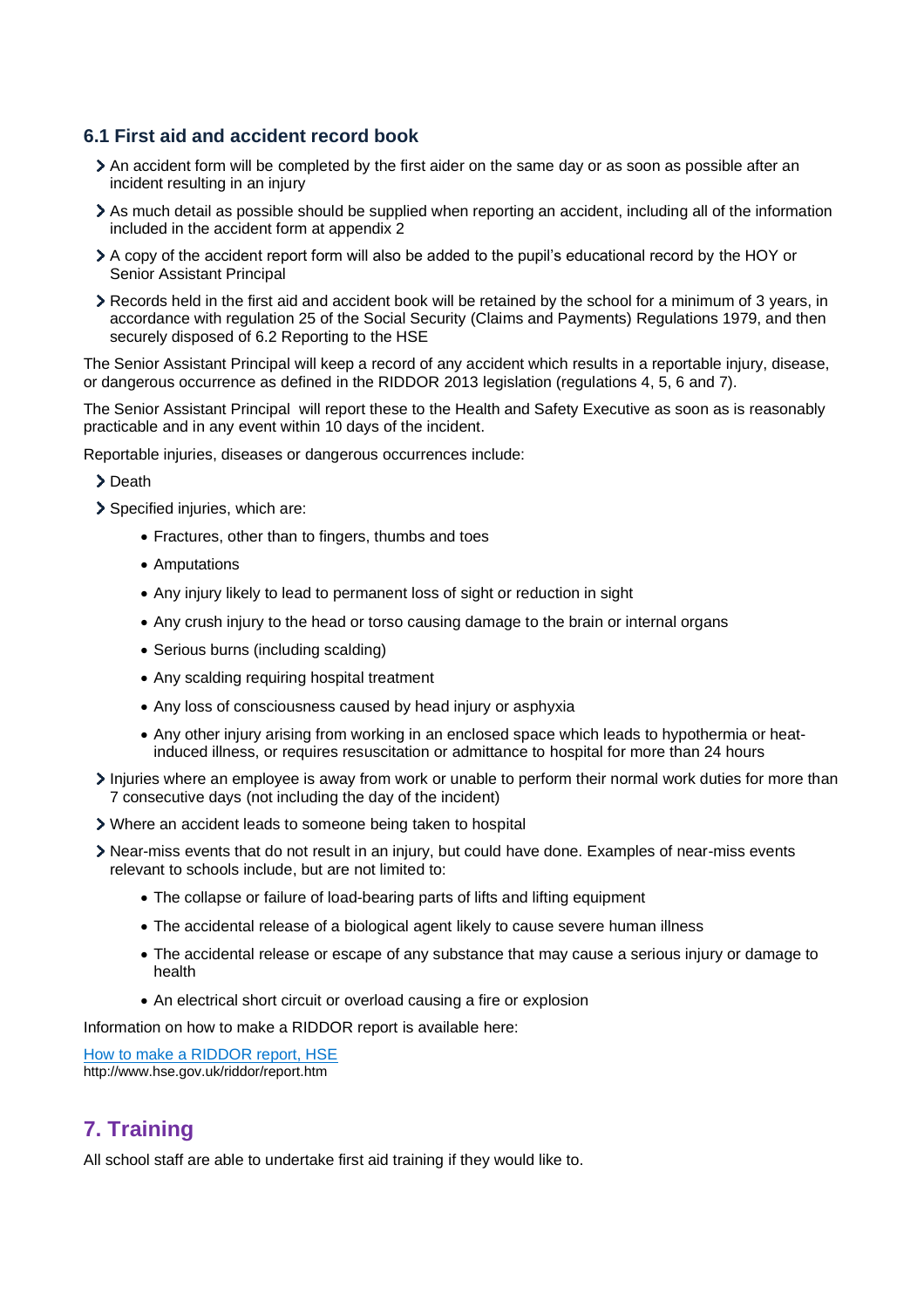All first aiders must have completed a training course, and must hold a valid certificate of competence to show this. The school will keep a register of all trained first aiders, what training they have received and when this is valid until (see appendix 3).

Staff are encouraged to renew their first aid training when it is no longer valid.

## <span id="page-7-0"></span>**8. Monitoring arrangements**

This policy will be reviewed by the Principal every 2 years.

At every review, the policy will be approved by the name of governors committee with responsibility for Pupil **Welfare** 

## <span id="page-7-1"></span>**9. Links with other policies**

This first aid policy is linked to the

> Health and safety policy

.

- > Risk assessment policy
- Policy on supporting pupils with medical conditions

## <span id="page-7-2"></span>**Appendix 1: list of First aiders**

| STAFF MEMBER'S NAME | <b>ROLE</b>                                             | <b>CONTACT DETAILS</b>          |
|---------------------|---------------------------------------------------------|---------------------------------|
| M Alton             | Appointed Person - Senior<br><b>Assistant Principal</b> | tcsoffice@tcs.magnificat.org.uk |
| S Perkins           | Receptionist                                            | tcsoffice@tcs.magnificat.org.uk |
| K Stacey            | <b>Pastoral Coordinator</b>                             | tcsoffice@tcs.magnificat.org.uk |
| J Bingham           | Science Technician                                      | tcsoffice@tcs.magnificat.org.uk |
| D Jones             | Head of Geography - EVC                                 | tcsoffice@tcs.magnificat.org.uk |
| L Haven             | DT Technician                                           | tcsoffice@tcs.magnificat.org.uk |
| M La Spisa          | Careers Leader                                          | tcsoffice@tcs.magnificat.org.uk |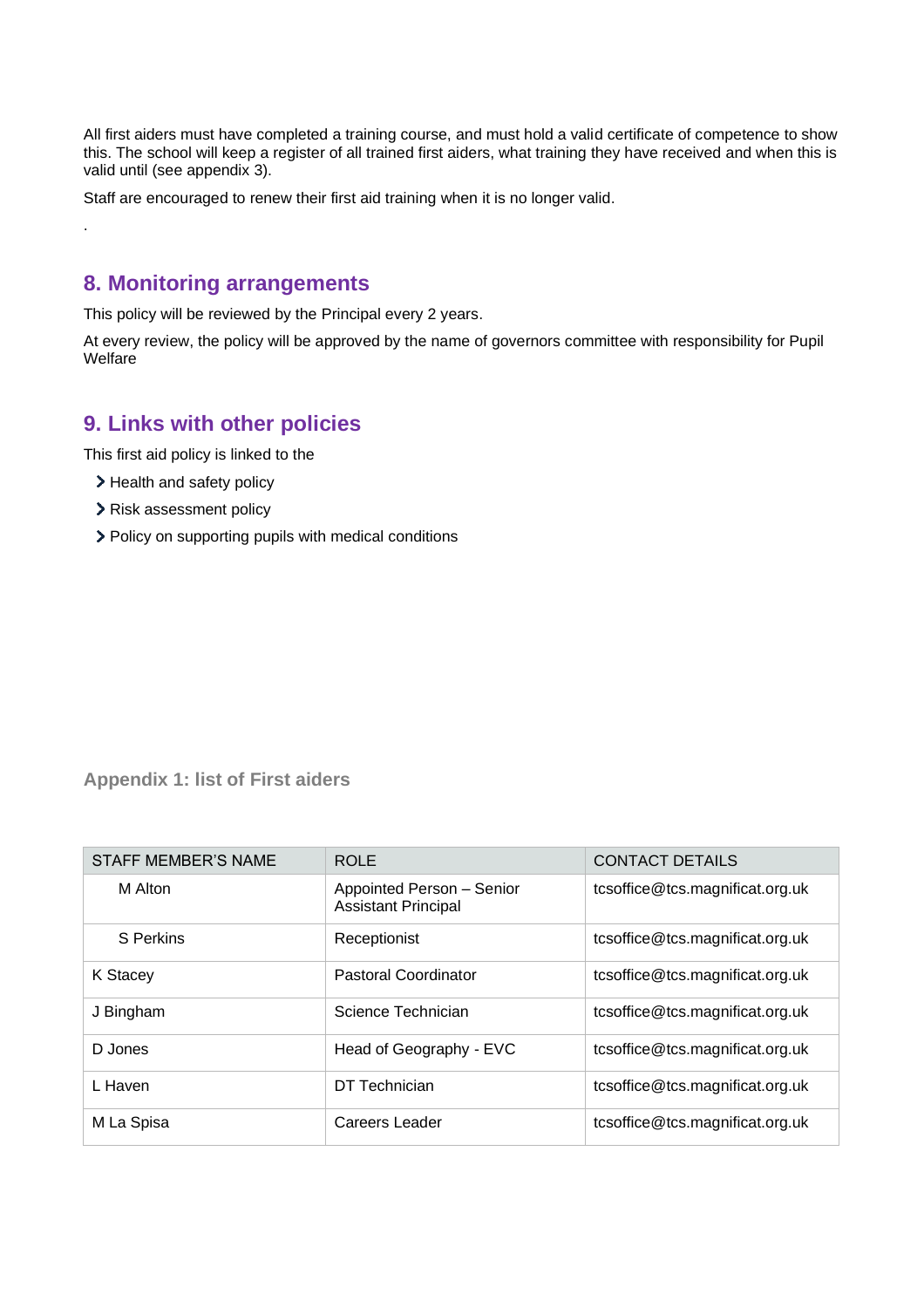| STAFF MEMBER'S NAME | <b>ROLE</b>     | <b>CONTACT DETAILS</b>          |
|---------------------|-----------------|---------------------------------|
| R Murphy            | РE              | tcsoffice@tcs.magnificat.org.uk |
| E Rayment           | School Chaplain | tcsoffice@tcs.magnificat.org.uk |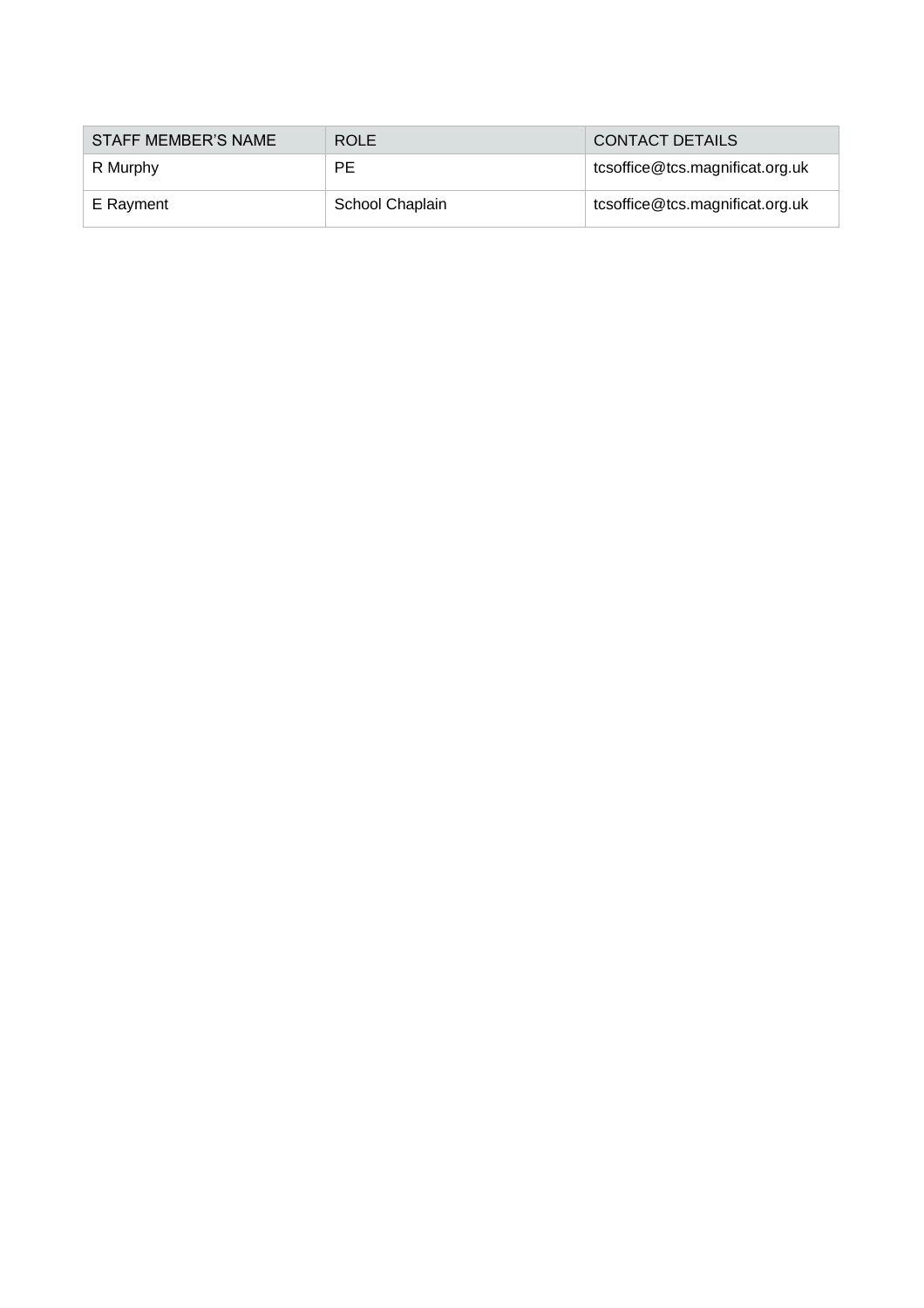# <span id="page-9-0"></span>**Appendix 2: accident report form**

| <b>NAME OF INJURED</b><br><b>PERSON</b>                                                                                                                     |  | <b>ROLE/CLASS</b>                     |  |  |
|-------------------------------------------------------------------------------------------------------------------------------------------------------------|--|---------------------------------------|--|--|
| DATE AND TIME OF<br><b>INCIDENT</b>                                                                                                                         |  | <b>LOCATION OF</b><br><b>INCIDENT</b> |  |  |
| <b>INCIDENT DETAILS</b>                                                                                                                                     |  |                                       |  |  |
| Describe in detail what happened, how it happened and what injuries the person incurred                                                                     |  |                                       |  |  |
| <b>ACTION TAKEN</b>                                                                                                                                         |  |                                       |  |  |
| Describe the steps taken in response to the incident, including any first aid treatment, and what happened to<br>the injured person immediately afterwards. |  |                                       |  |  |
| FOLLOW-UP ACTION REQUIRED                                                                                                                                   |  |                                       |  |  |
| Outline what steps the school will take to check on the injured person, and what it will do to reduce the risk of<br>the incident happening again           |  |                                       |  |  |
| NAME OF PERSON<br><b>ATTENDING THE</b><br><b>INCIDENT</b>                                                                                                   |  |                                       |  |  |